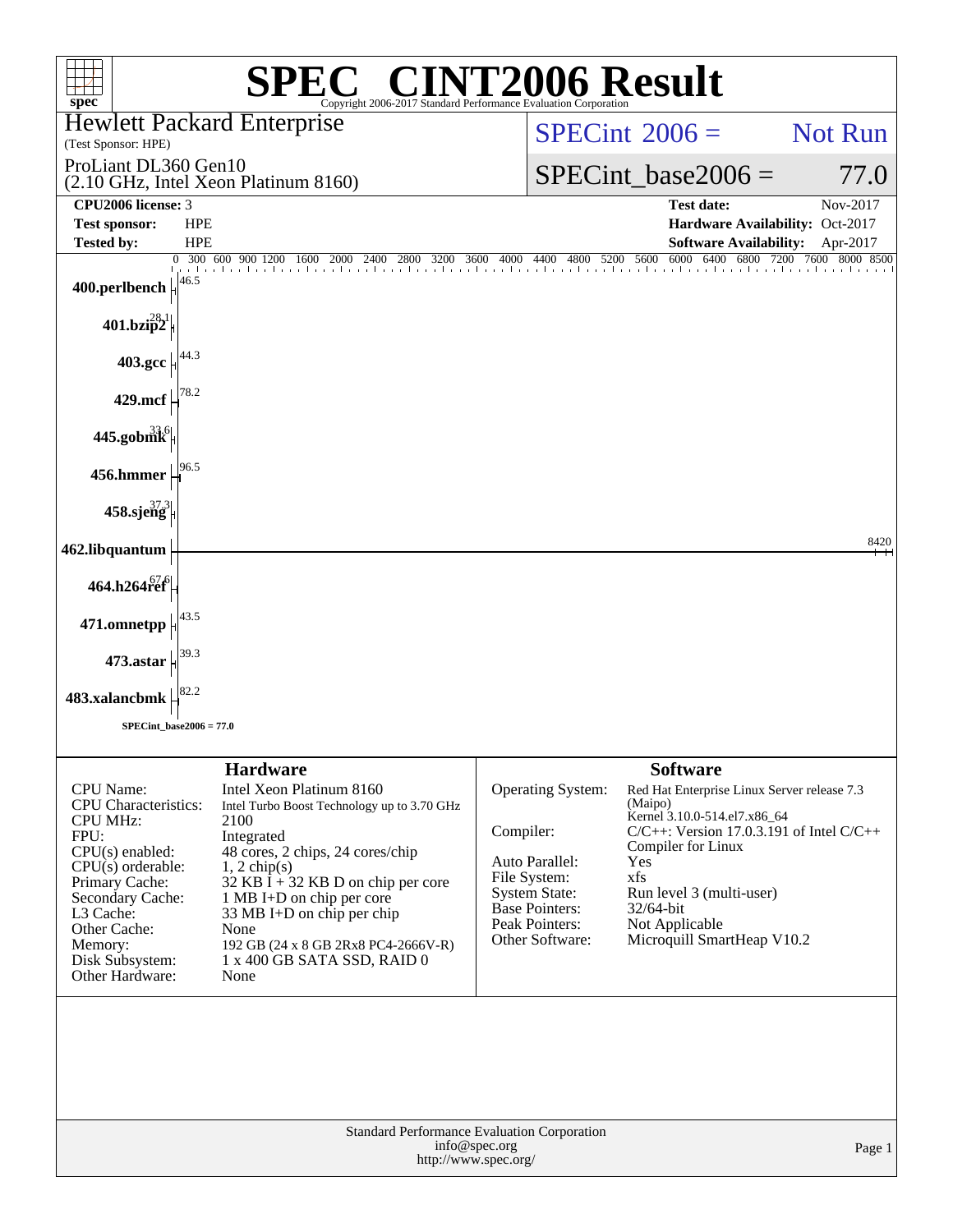

Hewlett Packard Enterprise

(Test Sponsor: HPE)

ProLiant DL360 Gen10

(2.10 GHz, Intel Xeon Platinum 8160)

 $SPECint2006 =$  Not Run

SPECint base2006 =  $77.0$ 

**[CPU2006 license:](http://www.spec.org/auto/cpu2006/Docs/result-fields.html#CPU2006license)** 3 **[Test date:](http://www.spec.org/auto/cpu2006/Docs/result-fields.html#Testdate)** Nov-2017

**[Test sponsor:](http://www.spec.org/auto/cpu2006/Docs/result-fields.html#Testsponsor)** HPE **[Hardware Availability:](http://www.spec.org/auto/cpu2006/Docs/result-fields.html#HardwareAvailability)** Oct-2017 **[Tested by:](http://www.spec.org/auto/cpu2006/Docs/result-fields.html#Testedby)** HPE **[Software Availability:](http://www.spec.org/auto/cpu2006/Docs/result-fields.html#SoftwareAvailability)** Apr-2017

### **[Results Table](http://www.spec.org/auto/cpu2006/Docs/result-fields.html#ResultsTable)**

|                                                                                                          | <b>Base</b>    |       |                |       |                |       | <b>Peak</b>    |              |                |              |                |              |
|----------------------------------------------------------------------------------------------------------|----------------|-------|----------------|-------|----------------|-------|----------------|--------------|----------------|--------------|----------------|--------------|
| <b>Benchmark</b>                                                                                         | <b>Seconds</b> | Ratio | <b>Seconds</b> | Ratio | <b>Seconds</b> | Ratio | <b>Seconds</b> | <b>Ratio</b> | <b>Seconds</b> | <b>Ratio</b> | <b>Seconds</b> | <b>Ratio</b> |
| $400.$ perlbench                                                                                         | 210            | 46.6  | 210            | 46.4  | 210            | 46.5  |                |              |                |              |                |              |
| 401.bzip2                                                                                                | 343            | 28.1  | 343            | 28.1  | 343            | 28.1  |                |              |                |              |                |              |
| $403.\mathrm{gcc}$                                                                                       | 182            | 44.3  | 182            | 44.3  | 182            | 44.2  |                |              |                |              |                |              |
| $429$ .mcf                                                                                               | 117            | 78.2  | 114            | 80.1  | 117            | 77.9  |                |              |                |              |                |              |
| $445$ .gobmk                                                                                             | 312            | 33.6  | 312            | 33.6  | 313            | 33.5  |                |              |                |              |                |              |
| $456.$ hmmer                                                                                             | 96.5           | 96.7  | 97.3           | 95.9  | 96.7           | 96.5  |                |              |                |              |                |              |
| 458.sjeng                                                                                                | 324            | 37.3  | 325            | 37.3  | 327            | 37.1  |                |              |                |              |                |              |
| 462.libquantum                                                                                           | 2.46           | 8420  | 2.44           | 8500  | 2.50           | 8290  |                |              |                |              |                |              |
| 464.h264ref                                                                                              | 330            | 67.0  | 327            | 67.6  | 327            | 67.6  |                |              |                |              |                |              |
| $ 471$ .omnetpp                                                                                          | 144            | 43.5  | 144            | 43.4  | 141            | 44.4  |                |              |                |              |                |              |
| $473$ . astar                                                                                            | 180            | 39.0  | 179            | 39.3  | 179            | 39.3  |                |              |                |              |                |              |
| 483.xalancbmk                                                                                            | 83.7           | 82.4  | 84.1           | 82.1  | 83.9           | 82.2  |                |              |                |              |                |              |
| Results appear in the order in which they were run. Bold underlined text indicates a median measurement. |                |       |                |       |                |       |                |              |                |              |                |              |

### **[Operating System Notes](http://www.spec.org/auto/cpu2006/Docs/result-fields.html#OperatingSystemNotes)**

 Stack size set to unlimited using "ulimit -s unlimited" Transparent Huge Pages enabled by default Filesystem page cache cleared with: shell invocation of 'sync; echo 3 > /proc/sys/vm/drop\_caches' prior to run IRQ balance service was stop using "service irqbalance stop" Tuned-adm profile was set to Throughtput-Performance

### **[Platform Notes](http://www.spec.org/auto/cpu2006/Docs/result-fields.html#PlatformNotes)**

BIOS Configuration: Intel Hyperthreading set to Disabled Thermal Configuration set to Maximum Cooling LLC Prefetch set to Enabled LLC Dead Line Allocation set to Disabled Memory Patrol Scrubbing set to Disabled Workload Profile set to General Peak Frequency Compute Energy/Performance Bias set to Maximum Performance Workload Profile set to Custom NUMA Group Size Optimization set to Flat Sysinfo program /home/cpu2006/config/sysinfo.rev6993 Revision 6993 of 2015-11-06 (b5e8d4b4eb51ed28d7f98696cbe290c1) running on DL360G10 Sun Nov 5 07:05:54 2017

 This section contains SUT (System Under Test) info as seen by some common utilities. To remove or add to this section, see: <http://www.spec.org/cpu2006/Docs/config.html#sysinfo>

Continued on next page

Standard Performance Evaluation Corporation [info@spec.org](mailto:info@spec.org) <http://www.spec.org/>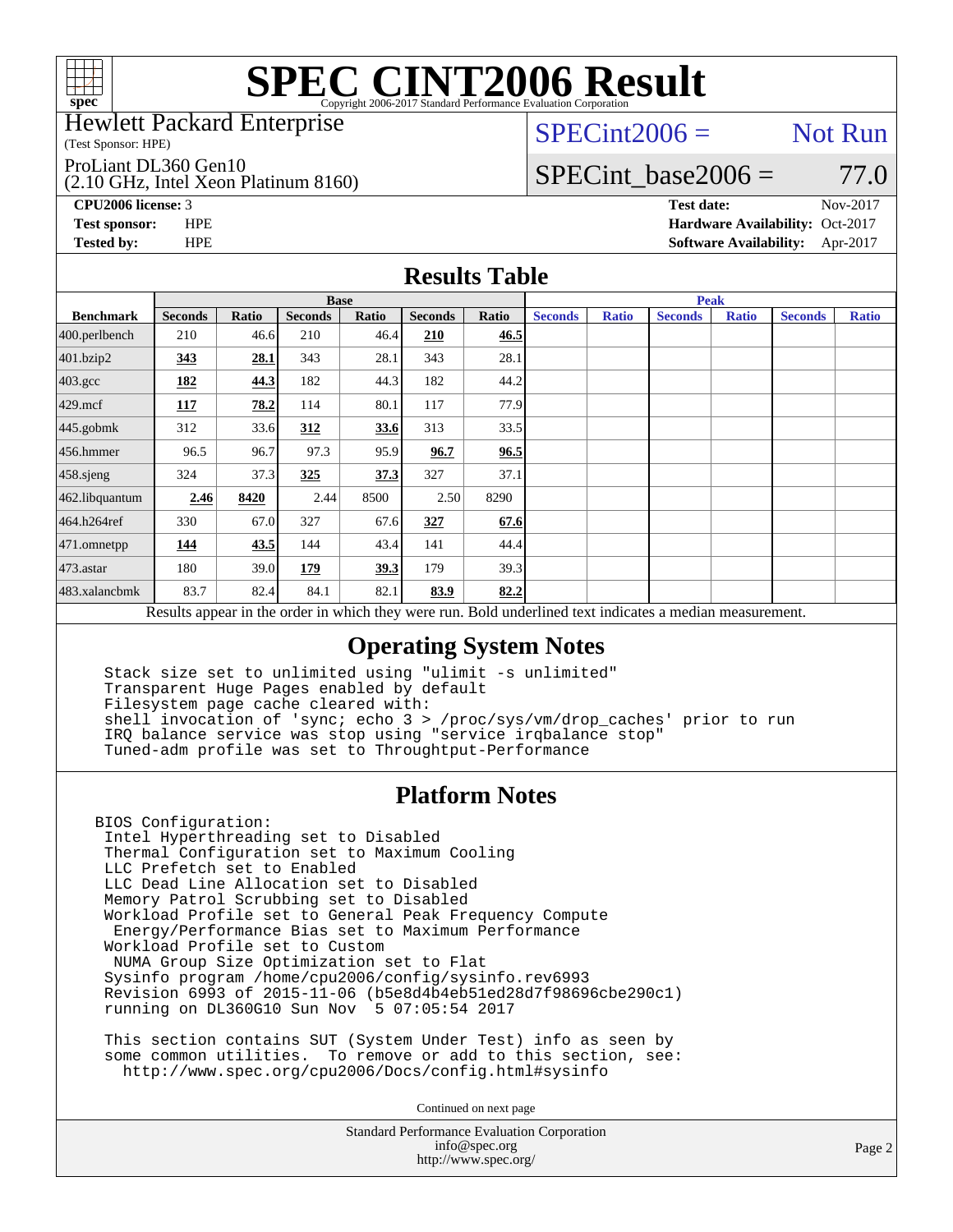

Hewlett Packard Enterprise

(Test Sponsor: HPE)

 $SPECint2006 =$  Not Run

ProLiant DL360 Gen10

(2.10 GHz, Intel Xeon Platinum 8160)

SPECint base2006 =  $77.0$ **[CPU2006 license:](http://www.spec.org/auto/cpu2006/Docs/result-fields.html#CPU2006license)** 3 **[Test date:](http://www.spec.org/auto/cpu2006/Docs/result-fields.html#Testdate)** Nov-2017

**[Test sponsor:](http://www.spec.org/auto/cpu2006/Docs/result-fields.html#Testsponsor)** HPE **[Hardware Availability:](http://www.spec.org/auto/cpu2006/Docs/result-fields.html#HardwareAvailability)** Oct-2017 **[Tested by:](http://www.spec.org/auto/cpu2006/Docs/result-fields.html#Testedby)** HPE **[Software Availability:](http://www.spec.org/auto/cpu2006/Docs/result-fields.html#SoftwareAvailability)** Apr-2017

### **[Platform Notes \(Continued\)](http://www.spec.org/auto/cpu2006/Docs/result-fields.html#PlatformNotes)**

Standard Performance Evaluation Corporation [info@spec.org](mailto:info@spec.org) From /proc/cpuinfo model name : Intel(R) Xeon(R) Platinum 8160 CPU @ 2.10GHz 2 "physical id"s (chips) 48 "processors" cores, siblings (Caution: counting these is hw and system dependent. The following excerpts from /proc/cpuinfo might not be reliable. Use with caution.) cpu cores : 24 siblings : 24 physical 0: cores 0 1 2 3 4 5 8 9 10 11 12 13 16 17 18 19 20 21 24 25 26 27 28 29 physical 1: cores 0 1 2 3 4 5 8 9 10 11 12 13 16 17 18 19 20 21 24 25 26 27 28 29 cache size : 33792 KB From /proc/meminfo<br>MemTotal: 197746172 kB HugePages\_Total: 0<br>Hugepagesize: 2048 kB Hugepagesize: From /etc/\*release\* /etc/\*version\* os-release: NAME="Red Hat Enterprise Linux Server" VERSION="7.3 (Maipo)" ID="rhel" ID\_LIKE="fedora" VERSION\_ID="7.3" PRETTY\_NAME="Red Hat Enterprise Linux Server 7.3 (Maipo)" ANSI\_COLOR="0;31" CPE\_NAME="cpe:/o:redhat:enterprise\_linux:7.3:GA:server" redhat-release: Red Hat Enterprise Linux Server release 7.3 (Maipo) system-release: Red Hat Enterprise Linux Server release 7.3 (Maipo) system-release-cpe: cpe:/o:redhat:enterprise\_linux:7.3:ga:server uname -a: Linux DL360G10 3.10.0-514.el7.x86\_64 #1 SMP Wed Oct 19 11:24:13 EDT 2016 x86\_64 x86\_64 x86\_64 GNU/Linux run-level 3 Nov 5 07:02 SPEC is set to: /home/cpu2006 Filesystem Type Size Used Avail Use% Mounted on<br>
/dev/mapper/rhel dl360q10-home xfs 318G 40G 279G 13% /home /dev/mapper/rhel\_dl360g10-home xfs Additional information from dmidecode: Warning: Use caution when you interpret this section. The 'dmidecode' program reads system data which is "intended to allow hardware to be accurately determined", but the intent may not be met, as there are frequent changes to hardware, firmware, and the "DMTF SMBIOS" standard. BIOS HPE U32 09/29/2017 Memory: Continued on next page

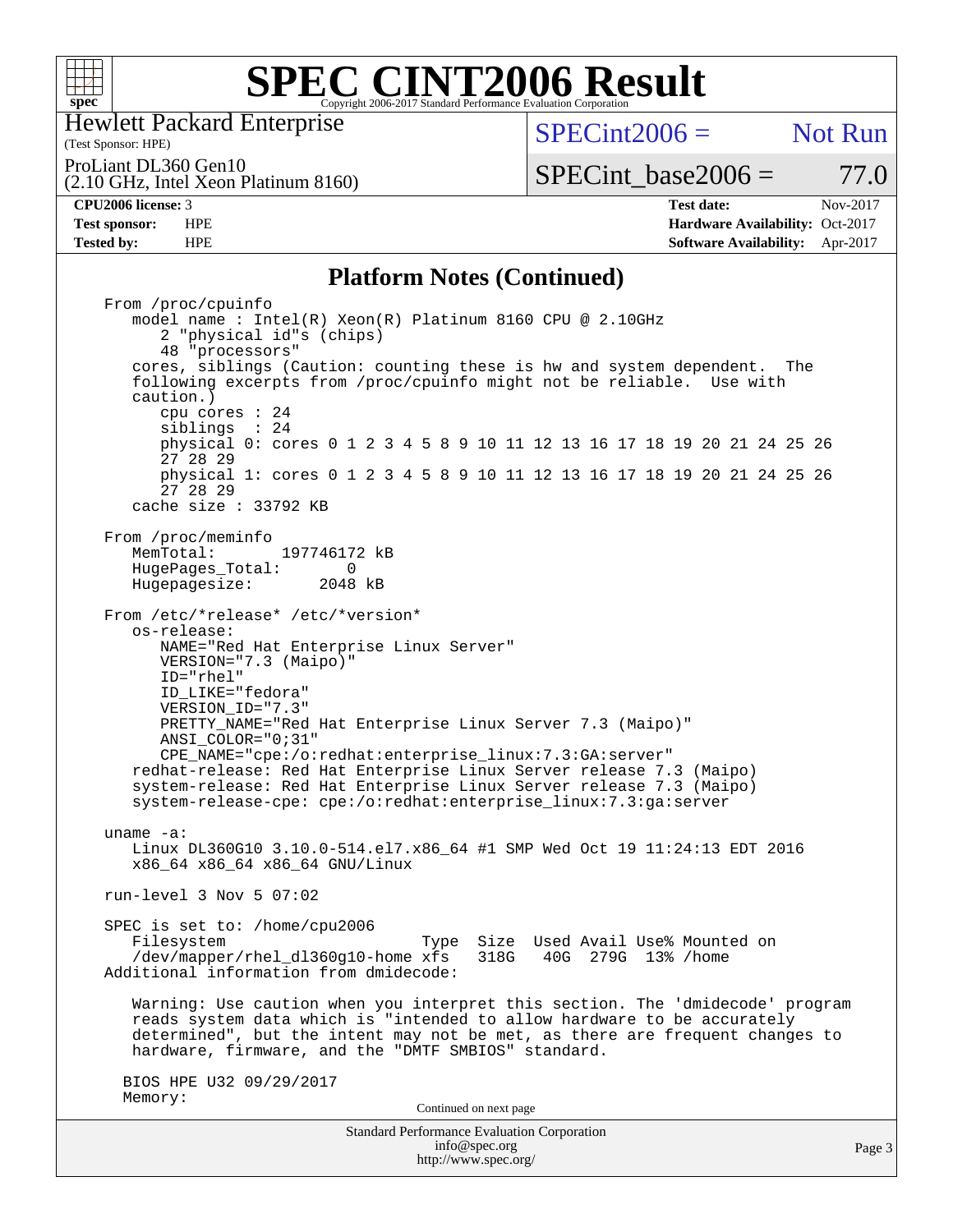

Hewlett Packard Enterprise

(2.10 GHz, Intel Xeon Platinum 8160)

(Test Sponsor: HPE)

 $SPECint2006 =$  Not Run

ProLiant DL360 Gen10

 $SPECTnt\_base2006 = 77.0$ 

**[CPU2006 license:](http://www.spec.org/auto/cpu2006/Docs/result-fields.html#CPU2006license)** 3 **[Test date:](http://www.spec.org/auto/cpu2006/Docs/result-fields.html#Testdate)** Nov-2017 **[Test sponsor:](http://www.spec.org/auto/cpu2006/Docs/result-fields.html#Testsponsor)** HPE **[Hardware Availability:](http://www.spec.org/auto/cpu2006/Docs/result-fields.html#HardwareAvailability)** Oct-2017 **[Tested by:](http://www.spec.org/auto/cpu2006/Docs/result-fields.html#Testedby)** HPE **[Software Availability:](http://www.spec.org/auto/cpu2006/Docs/result-fields.html#SoftwareAvailability)** Apr-2017

#### **[Platform Notes \(Continued\)](http://www.spec.org/auto/cpu2006/Docs/result-fields.html#PlatformNotes)**

24x UNKNOWN NOT AVAILABLE 8 GB 2 rank 2666 MHz

(End of data from sysinfo program)

#### **[General Notes](http://www.spec.org/auto/cpu2006/Docs/result-fields.html#GeneralNotes)**

Environment variables set by runspec before the start of the run:  $KMP$  AFFINITY = "granularity=fine, compact" LD\_LIBRARY\_PATH = "/home/cpu2006/lib/ia32:/home/cpu2006/lib/intel64:/home/cpu2006/sh10.2" OMP\_NUM\_THREADS = "48"

 Binaries compiled on a system with 1x Intel Core i7-4790 CPU + 32GB RAM memory using Redhat Enterprise Linux 7.2

## **[Base Compiler Invocation](http://www.spec.org/auto/cpu2006/Docs/result-fields.html#BaseCompilerInvocation)**

[C benchmarks](http://www.spec.org/auto/cpu2006/Docs/result-fields.html#Cbenchmarks): [icc -m64](http://www.spec.org/cpu2006/results/res2017q4/cpu2006-20171114-50649.flags.html#user_CCbase_intel_icc_64bit_bda6cc9af1fdbb0edc3795bac97ada53)

[C++ benchmarks:](http://www.spec.org/auto/cpu2006/Docs/result-fields.html#CXXbenchmarks) [icpc -m64](http://www.spec.org/cpu2006/results/res2017q4/cpu2006-20171114-50649.flags.html#user_CXXbase_intel_icpc_64bit_fc66a5337ce925472a5c54ad6a0de310)

# **[Base Portability Flags](http://www.spec.org/auto/cpu2006/Docs/result-fields.html#BasePortabilityFlags)**

 400.perlbench: [-DSPEC\\_CPU\\_LP64](http://www.spec.org/cpu2006/results/res2017q4/cpu2006-20171114-50649.flags.html#b400.perlbench_basePORTABILITY_DSPEC_CPU_LP64) [-DSPEC\\_CPU\\_LINUX\\_X64](http://www.spec.org/cpu2006/results/res2017q4/cpu2006-20171114-50649.flags.html#b400.perlbench_baseCPORTABILITY_DSPEC_CPU_LINUX_X64) 401.bzip2: [-DSPEC\\_CPU\\_LP64](http://www.spec.org/cpu2006/results/res2017q4/cpu2006-20171114-50649.flags.html#suite_basePORTABILITY401_bzip2_DSPEC_CPU_LP64) 403.gcc: [-DSPEC\\_CPU\\_LP64](http://www.spec.org/cpu2006/results/res2017q4/cpu2006-20171114-50649.flags.html#suite_basePORTABILITY403_gcc_DSPEC_CPU_LP64) 429.mcf: [-DSPEC\\_CPU\\_LP64](http://www.spec.org/cpu2006/results/res2017q4/cpu2006-20171114-50649.flags.html#suite_basePORTABILITY429_mcf_DSPEC_CPU_LP64) 445.gobmk: [-DSPEC\\_CPU\\_LP64](http://www.spec.org/cpu2006/results/res2017q4/cpu2006-20171114-50649.flags.html#suite_basePORTABILITY445_gobmk_DSPEC_CPU_LP64) 456.hmmer: [-DSPEC\\_CPU\\_LP64](http://www.spec.org/cpu2006/results/res2017q4/cpu2006-20171114-50649.flags.html#suite_basePORTABILITY456_hmmer_DSPEC_CPU_LP64) 458.sjeng: [-DSPEC\\_CPU\\_LP64](http://www.spec.org/cpu2006/results/res2017q4/cpu2006-20171114-50649.flags.html#suite_basePORTABILITY458_sjeng_DSPEC_CPU_LP64) 462.libquantum: [-DSPEC\\_CPU\\_LP64](http://www.spec.org/cpu2006/results/res2017q4/cpu2006-20171114-50649.flags.html#suite_basePORTABILITY462_libquantum_DSPEC_CPU_LP64) [-DSPEC\\_CPU\\_LINUX](http://www.spec.org/cpu2006/results/res2017q4/cpu2006-20171114-50649.flags.html#b462.libquantum_baseCPORTABILITY_DSPEC_CPU_LINUX) 464.h264ref: [-DSPEC\\_CPU\\_LP64](http://www.spec.org/cpu2006/results/res2017q4/cpu2006-20171114-50649.flags.html#suite_basePORTABILITY464_h264ref_DSPEC_CPU_LP64) 471.omnetpp: [-DSPEC\\_CPU\\_LP64](http://www.spec.org/cpu2006/results/res2017q4/cpu2006-20171114-50649.flags.html#suite_basePORTABILITY471_omnetpp_DSPEC_CPU_LP64) 473.astar: [-DSPEC\\_CPU\\_LP64](http://www.spec.org/cpu2006/results/res2017q4/cpu2006-20171114-50649.flags.html#suite_basePORTABILITY473_astar_DSPEC_CPU_LP64) 483.xalancbmk: [-DSPEC\\_CPU\\_LP64](http://www.spec.org/cpu2006/results/res2017q4/cpu2006-20171114-50649.flags.html#suite_basePORTABILITY483_xalancbmk_DSPEC_CPU_LP64) [-DSPEC\\_CPU\\_LINUX](http://www.spec.org/cpu2006/results/res2017q4/cpu2006-20171114-50649.flags.html#b483.xalancbmk_baseCXXPORTABILITY_DSPEC_CPU_LINUX)

## **[Base Optimization Flags](http://www.spec.org/auto/cpu2006/Docs/result-fields.html#BaseOptimizationFlags)**

[C benchmarks](http://www.spec.org/auto/cpu2006/Docs/result-fields.html#Cbenchmarks): [-xCORE-AVX2](http://www.spec.org/cpu2006/results/res2017q4/cpu2006-20171114-50649.flags.html#user_CCbase_f-xCORE-AVX2) [-ipo](http://www.spec.org/cpu2006/results/res2017q4/cpu2006-20171114-50649.flags.html#user_CCbase_f-ipo) [-O3](http://www.spec.org/cpu2006/results/res2017q4/cpu2006-20171114-50649.flags.html#user_CCbase_f-O3) [-no-prec-div](http://www.spec.org/cpu2006/results/res2017q4/cpu2006-20171114-50649.flags.html#user_CCbase_f-no-prec-div) [-parallel](http://www.spec.org/cpu2006/results/res2017q4/cpu2006-20171114-50649.flags.html#user_CCbase_f-parallel) [-qopt-prefetch](http://www.spec.org/cpu2006/results/res2017q4/cpu2006-20171114-50649.flags.html#user_CCbase_f-qopt-prefetch) [-auto-p32](http://www.spec.org/cpu2006/results/res2017q4/cpu2006-20171114-50649.flags.html#user_CCbase_f-auto-p32)

[C++ benchmarks:](http://www.spec.org/auto/cpu2006/Docs/result-fields.html#CXXbenchmarks)

[-xCORE-AVX2](http://www.spec.org/cpu2006/results/res2017q4/cpu2006-20171114-50649.flags.html#user_CXXbase_f-xCORE-AVX2) [-ipo](http://www.spec.org/cpu2006/results/res2017q4/cpu2006-20171114-50649.flags.html#user_CXXbase_f-ipo) [-O3](http://www.spec.org/cpu2006/results/res2017q4/cpu2006-20171114-50649.flags.html#user_CXXbase_f-O3) [-no-prec-div](http://www.spec.org/cpu2006/results/res2017q4/cpu2006-20171114-50649.flags.html#user_CXXbase_f-no-prec-div) [-qopt-prefetch](http://www.spec.org/cpu2006/results/res2017q4/cpu2006-20171114-50649.flags.html#user_CXXbase_f-qopt-prefetch) [-auto-p32](http://www.spec.org/cpu2006/results/res2017q4/cpu2006-20171114-50649.flags.html#user_CXXbase_f-auto-p32) [-Wl,-z,muldefs](http://www.spec.org/cpu2006/results/res2017q4/cpu2006-20171114-50649.flags.html#user_CXXbase_link_force_multiple1_74079c344b956b9658436fd1b6dd3a8a) [-L/sh10.2 -lsmartheap64](http://www.spec.org/cpu2006/results/res2017q4/cpu2006-20171114-50649.flags.html#user_CXXbase_SmartHeap64_63911d860fc08c15fa1d5bf319b9d8d5)

> Standard Performance Evaluation Corporation [info@spec.org](mailto:info@spec.org) <http://www.spec.org/>